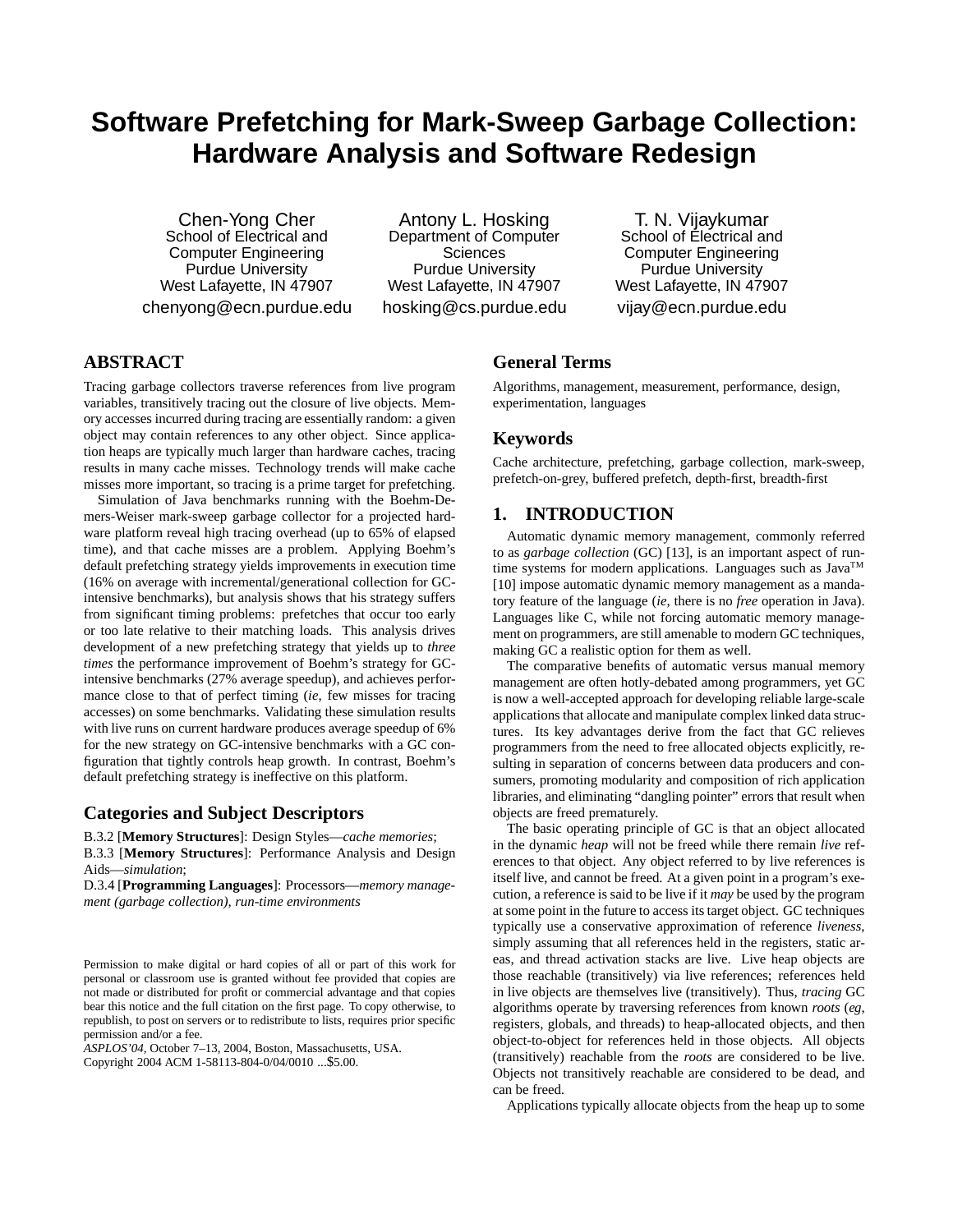GC threshold, at which point tracing is used to enumerate the live objects; the remaining objects are freed. The space consumed by freed objects is recycled for use in satisfying future allocation requests.

While GC incurs overhead in terms of extra instructions as well as cache misses, technology trends are increasing the gap between processor speed and memory latency and expanding on-chip execution resources (*ie*, functional units). These trends will make extra cache misses more significant. Despite the overheads of GC, it is becoming increasingly prevalent, not just for Java and other modern languages, but even for C-based applications (*eg*, even the popular gcc compilers now use GC internally for their memory management).

# **1.1 Our contribution**

In this paper, we focus on reducing the cache miss overhead of GC, specifically targeting misses incurred by tracing collectors as they enumerate the live objects. We analyze the performance of the portable and widely-used Boehm-Demers-Weiser garbage collector [6, 5], including Boehm's own prefetching strategy for reducing GC cache misses while tracing [4]. Our results, obtained via simulation of standard Java benchmarks, reveal the overhead of tracing (up to 65% of elapsed time), and demonstrate the improvements obtained using Boehm's prefetching approach (16% on average for incremental/generational GC on GC-intensive benchmarks).

The keys to effective prefetching are knowing *what* to prefetch and *when* to prefetch it. For GC, *what* to prefetch is known: we must trace the live objects of the graph, and their references are discovered during the trace. *When* to prefetch is trickier: prefetching an object too early means it may be displaced from the cache before we can trace it; prefetching too late exposes memory latency. Thus, the key issue is timeliness. Prefetches can occur only as object references are discovered, while an object is scanned, whereas tracing algorithms impose traversal orders that are often different from that order.

Our experimental methodology uses simulation of Java benchmarks running on projected hardware to obtain detailed analysis of GC prefetching behavior. Our key observation is that Boehm's prefetching approach suffers from severe timing problems: many prefetches occur too early or too late. The reason is that prefetches occur essentially breadth-first (FIFO), while BDW uses depth-first traversal (LIFO) to access objects. This difference in ordering implies that the time between prefetch and access can be arbitrarily short/long leading to prefetches that are too late/early. Based on our analysis, we devise and implement a new prefetching strategy, which imposes limited FIFO processing over a small window of the BDW mark stack, so that the amount of tracing work performed, and hence time elapsed, between prefetch and access is *bounded*. The size of this window can be tuned for memory latency, permitting tight control over prefetch timeliness. Our new approach yields up to *three times* the simulated performance improvement of Boehm's strategy for GC-intensive benchmarks (27% on average), and achieves performance close to that of perfect timing (*ie*, no misses for tracing accesses) for some benchmarks. Validating our simulation results on current hardware, the new strategy also yields performance improvement (from 2% to 6% on average, depending on GC configuration), even though current hardware has shorter memory latency and tighter restrictions on the number of in-flight cache misses than the simulated platform.

# **1.2 Outline**

The remainder of the paper is organized as follows. In Section 2, we describe the basics of tracing GC and its fundamental costs, as well as the Boehm-Demers-Weiser collector used as the basis of our study. Section 4 describes our experimental framework and methodology. Results and observations follow in Section 5. We conclude with a discussion of related work in Section 6, and a summary of our findings in Section 7.

# **2. TRACING GARBAGE COLLECTION**

Tracing garbage collection algorithms can be categorized into two basic approaches: *mark-sweep* collectors, and *copying* collectors. Mark-sweep collectors operate in two phases, first marking the live objects as they are traced, and then sweeping up the unmarked dead objects, gathering them onto free lists for use in subsequent allocations. Copying collectors *evacuate* live objects as they are discovered, copying them into a new heap space; dead objects remain behind in the old space, which can then be freed wholesale.

#### **2.1 GC overheads**

The overhead of tracing GC breaks down into two components: (1) enumerating the live objects (*tracing*), and (2) deallocating the dead objects (*freeing*). These costs are inherent to tracing GC regardless of whether liveness is captured explicitly, by marking, or implicitly, by copying. Freeing the dead objects in a copying collector incurs no real overhead, since freeing the old space is a constant-time operation. This fact is sometimes cited as an argument against mark-sweep collectors since the sweep phase must examine the whole heap, whereas the cost of a copying collector is proportional to the size of the live data (ignoring the overhead of copying the objects). However, *lazy* sweeping [12, 4] reduces the asymptotic complexity of mark-sweep collectors to that of copying collectors. Lazy sweeping effectively transfers the cost of the sweep phase to allocation, piggy-backing some small amount of sweep work onto each allocation request, sufficient to discover enough free space to satisfy the request. Moreover, because some of the swept space is itself used to satisfy the allocation request, lazy sweeping exhibits better locality. Thus, the cost of mark- (lazy)sweep GC reduces to the cost of enumerating the live objects, as for copying collection.

Enumerating the live objects is thus the principal cost of garbage collection; tracing must complete fully before any object can be freed. Moreover, it is memory-intensive since the references contained in each live object must be enumerated and traversed. Even worse, the memory accesses incurred for tracing are essentially random: a given object may contain references to *any* other object in the heap. Since application heaps are typically much larger than the capacity of the hardware cache hierarchy, tracing results in large numbers of cache misses. Tracing also displaces the application's working set from the caches and pollutes them with data not germane to the working set; our results show pollution is not a big problem, even for incremental GC.

# **2.2 Generational GC**

To reduce the intrusiveness of GC, notably extended pauses due to GC, researchers have devised algorithms that exploit demographic invariants in typical programs. One invariant is that most objects die young. As a result, focusing tracing effort on the youngest objects in the heap is likely to yield a larger fraction of dead objects than from the heap as a whole. Thus, *generational* GC algorithms [24] segregate objects by age (temporally, though not necessarily spatially), and focus tracing effort on the youngest objects, tracing them more frequently than the older objects. All that is needed for generational collection is a mechanism for tracking references from old objects to young objects, and treating those references as GC roots (in addition to the usual roots) when tracing the young objects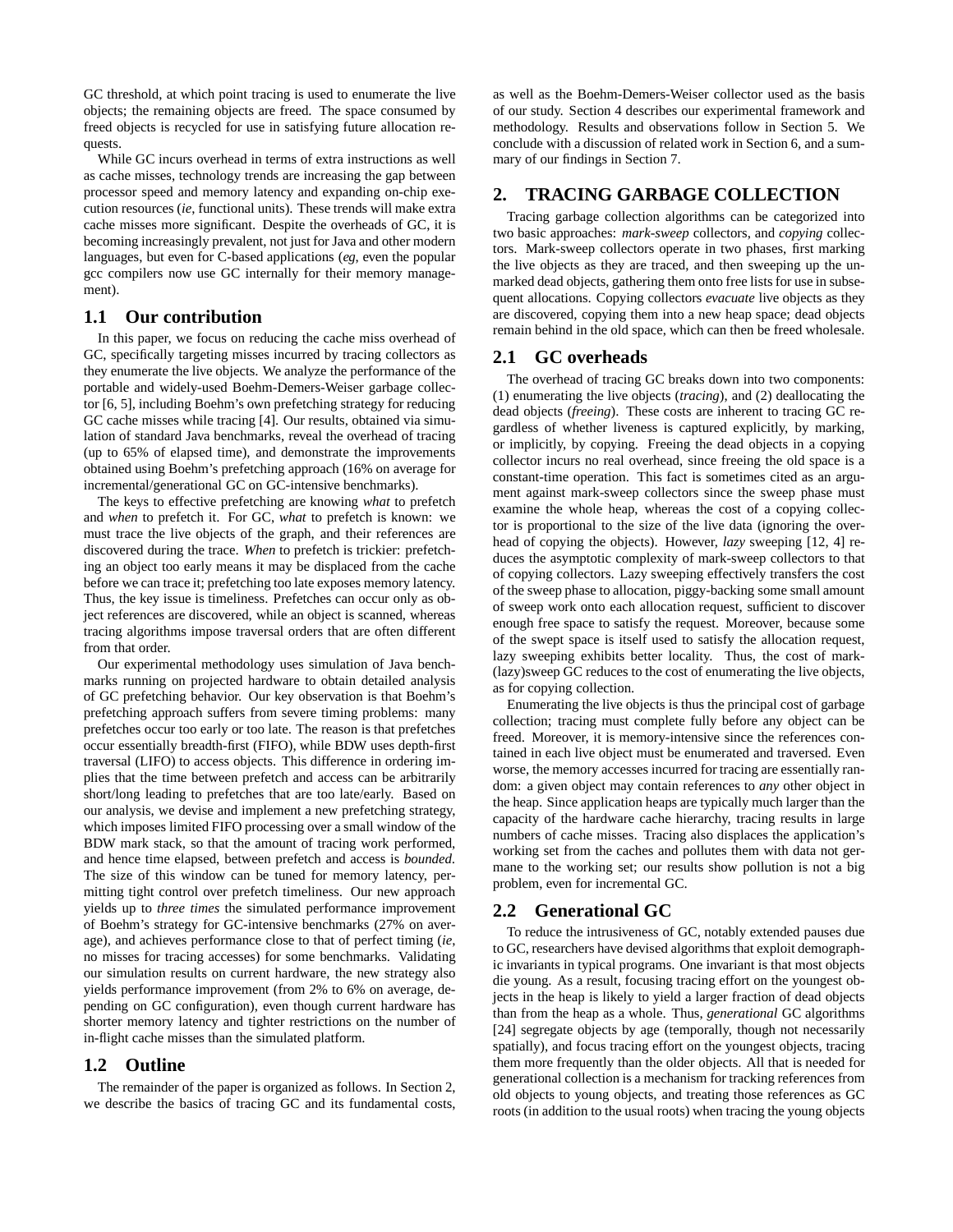independently of the old objects. Tracing only the young generation reduces GC pauses, while usually yielding sufficient free space for the application to proceed. If tracing the young objects does not yield sufficient space, then GC can revert to a whole-heap trace.

# **2.3 Incremental GC**

Also to reduce intrusiveness, *incremental* GC algorithms interleave tracing work with application execution. Using the standard graph analogy, the object heap is a directed graph, with objects as nodes and references as edges. The collector traces the reachability of nodes in the graph from the roots. *Stop-the-world* collectors assume that the object graph remains static while the collector runs. In contrast, incremental collectors view the application program as a *mutator* of the object graph, that can arbitrarily transform the graph before the collector has completed tracing it. As a result, the collector must compensate for mutations that change the reachability of objects. Generally, it is safe to ignore objects losing a reference while the collector is tracing the graph – objects that lose their last references will be collected at the next GC. More problematic is the creation of new references *from* already-traced objects to an object whose other references are overwritten by the mutator. If the collector never sees those old references then the object will never be traced. Thus, incremental collectors require synchronization with the mutator.

Dijkstra's *tri-color* abstraction [9] serves as a useful basis for understanding synchronization approaches for incremental GC. Objects in the heap are painted one of three colors:

*Black* nodes have already been traced (including all the references they contain);

*Grey* nodes contain references still to be traced;

*White* nodes are untraced; at the end of tracing they are garbage.

Tracing is the process of partitioning the objects into black and white nodes. Tracing is complete when there are no grey nodes; nodes left white are garbage. Tracing correctness means preventing the mutator from writing references to white objects into black objects without the collector knowing about it. There are two possible approaches:

- 1. Prevent the mutator from seeing white objects; or
- 2. Inform the collector about creation of any reference from black to white objects so that it can be traced.

The first approach imposes a *read barrier* on pointer traversals, while the second requires a *write barrier* on pointer stores. So long as barriers are used to ensure correctness, incremental tracing can proceed independently of the mutator. One approach piggybacks a small amount of tracing onto each allocation request, to ensure tracing progress is tied to mutator progress (as measured by allocation). Alternatively, tracing can run concurrently with the mutator in a separate thread or in parallel on a separate processor.

Incremental tracing minimizes intrusiveness by reducing collector pause times, at the expense of synchronization overheads and the churning effect of tracing on the memory hierarchy. As a result, while responsiveness for interactive or other (soft) real-time activities may improve, overall throughput may suffer.

# **3. PREFETCHING IN GC**

Boehm [4] was the first to apply prefetching techniques within GC, implemented within the Boehm-Demers-Weiser (BDW) collector. We begin with an overview of BDW before discussing how it incorporates prefetching.

# **3.1 The Boehm-Demers-Weiser collector**

The Boehm-Demers-Weiser (BDW) mark-(lazy)sweep collector is popular due its portability and language-independence. It epitomizes a class of collectors known as *ambiguous roots* collectors. Such collectors are able to forego precise information about roots and knowledge of the layout of objects, by assuming that any wordsized value is a potential heap reference. Any value that ambiguously *appears* to refer to the heap (while perhaps simply having a value that looks like a heap reference) is treated as a reference – the object to which it refers is considered to be live.<sup>1</sup> The upshot of ambiguity is that ambiguously-referenced objects cannot move, since their ambiguous roots cannot be overwritten with the new address of the object; if the ambiguous value is not really a reference then it should not be modified. The BDW collector treats registers, static areas, and thread activation stacks ambiguously. If object layout information is available (from the application programmer or compiler) then the BDW collector can make use of it, but otherwise values contained in objects are also treated ambiguously.

The advantage of ambiguous roots collectors is their independence of the application programming language and compiler. The BDW collector supports garbage collection for applications coded in C and C++, which preclude accurate garbage collection because they are not type-safe. BDW is also often used with type-safe languages whose compilers do not provide the precise information necessary to support accurate GC. The minimal requirement is that source programs not hide references from GC, and that compilers not perform transformations that hide references from GC. Thus, BDW is used in more diverse settings than perhaps any other collector. As a result, the BDW collector has been heavily tuned, both for basic performance, and to minimize the negative impact of ambiguous roots [3].

The BDW collector supports generational/incremental collection using a simple write barrier based on knowing which virtual memory pages have been modified recently. For generational GC, only pages modified since the last collection can contain references to objects allocated since that last collection. Treating these newly allocated objects as the young generation for generational GC means tracing from the roots and *modified* older pages in the heap. BDW interleaves incremental marking with the mutator, piggy-backing a little marking work onto every allocation. The amount of marking done is adjusted to avoid the mutator getting too far ahead of marking, on the basis of bytes marked versus bytes allocated. When the incremental marking phase finishes, the only thing preventing GC completion is the fact that the mutator may have created references from black to white objects (as discussed above). BDW simply treats all pages modified by the mutator since the start of marking as if they are grey, and completes tracing from those pages before permitting the mutator to run. This last "stop-the-world" marking phase is usually relatively brief compared to the overall cost of tracing.

The BDW write barrier is implemented in one of two ways, depending on the availability of support from the operating system. One approach is to use virtual memory page protection primitives to record page modifications [1]. This approach can be expensive given the overhead of fielding protection traps from the operating system via user-level signal handlers to record updates. A more efficient, though less portable, alternative is to obtain dirty-page information directly from the operating system's virtual memory

<sup>1</sup>Ambiguous roots collectors are also sometimes referred to as *conservative* collectors, since they treat potential references conservatively. However, the undecidability of variable liveness means all collectors are effectively conservative. We use the term ambiguous roots to dispel such confusion.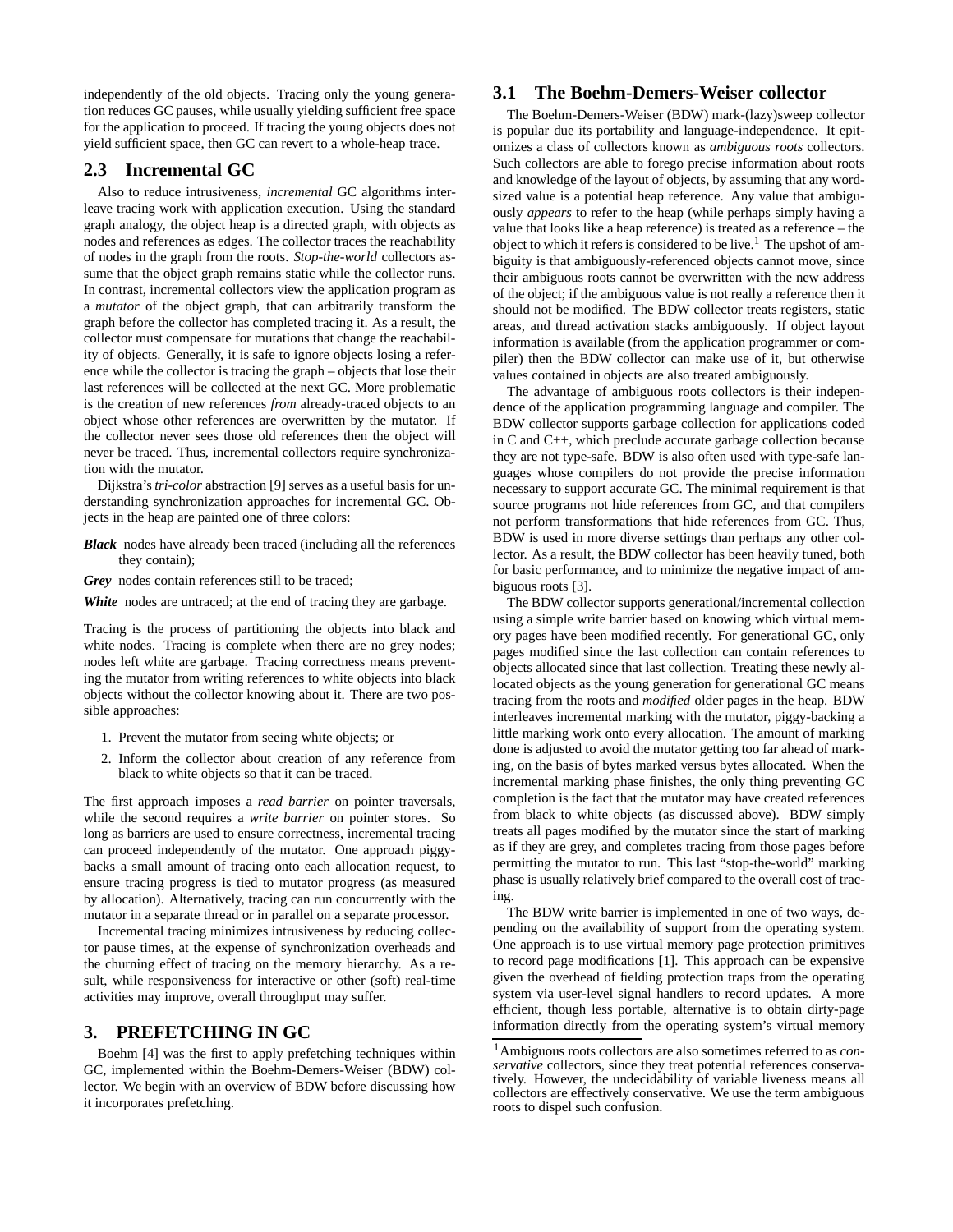Ensure that all objects are white. Grey all objects pointed to by a root. While there is a grey object *g* Blacken *g*. For each pointer *p* in *g* If *p* points to a white object Grey that object.

#### **Figure 1: The BDW tracing algorithm**

Push all roots on the mark stack, making them grey. While there is a pointer to an object *g* on the stack Pop *g* from the mark stack. If *g* is still grey (not already black) Blacken *g*. For each pointer *p* in *g*'s target Prefetch *p*. If *p* is white Grey *p* and push *p* on the mark stack.

**Figure 2: Prefetch-on-grey (PG)**

page tables via system calls or access to per-process information maintained in the /proc file-system. BDW supports both approaches depending on the host system.

#### **3.2 Prefetching in BDW**

The BDW collector supports a rudimentary form of prefetching during tracing. The basic approach is to prefetch the target of a reference at the point that the target object is discovered to be grey. An abstract formulation of the BDW tracing algorithm is given in Figure 1 [4].

In reality, BDW maintains a table *separate* from the objects, containing one mark bit per object. A mark bit value of zero corresponds to a white object; a value of one indicates a grey or black object. A separate stack contains the addresses of all grey objects. When an object is greyed its mark bit is set, and it is pushed onto the mark stack. Blackening an object corresponds to removing it from the mark stack.

Having observed via profiling that a significant fraction of the time for this algorithm is spent retrieving the first pointer *p* from each grey object, Boehm [4] introduced a prefetch operation at the point where *p* is greyed and pushed on the mark stack. The resulting tracing algorithm, with concrete mark stack and Boehm's prefetch-on-grey (PG), appears in Figure 2.

Boehm also permutes the code in the marker slightly, so that the last pointer contained in *g* to be pushed on the mark stack is prefetched first, so as to increase the distance between the prefetch and the load through that pointer. Thus, for every pointer  $p$  inside an object *g*, the prefetch operation on *p* is separated from any dereference of *p* by most of the pointer validity (necessary because of ambiguity) and mark bit checking code for the pointers contained in *g*. Boehm notes that this allows the prefetch to be helpful even for the first pointer followed, unlike the cases studied by Luk and Mowry using "greedy prefetching" on pointer-based data structures [16].

In addition, Boehm linearly prefetches a few cache lines ahead when scanning an object. These *scan-prefetches* help with large objects, as well as prefetching other relevant objects in the data structure being traced.

Boehm reported prefetch speedups between 1% and 17% for a small set of C-based synthetic benchmarks and real applications.

#### **3.3 Observations on prefetch-on-grey**

Before presenting our experimental evidence for timing problems with Boehm's prefetch-on-grey, we first make some obser-



**Figure 3: Tree example**

vations on how such problems may arise. As noted earlier, the success of software prefetching in hiding cache miss latencies depends on timeliness. If a prefetch is issued too early, then the data it prefetches may be displaced from the cache by other accesses that force its eviction, before the data is used. If a prefetch is issued too late, then the data will not be available in-cache when needed, exposing the miss latency.

Prefetch-on-grey is intimately tied to the depth-first access order imposed by the stack-based BDW marking algorithm: prefetch occurs when a node is pushed on the stack, while access occurs when it is popped. The delay between pushing and popping a reference is highly variable, and depends on the data structure being traced. Consider a tree data structure as illustrated in Figure 3. Tracing from root object 1, BDW with prefetch-on-grey issues prefetches in the order 3-2-4-5, but the stack-based BDW tracing algorithm visits these objects in depth-first order 3-4-5-2. The prefetch of 2 occurs early, but the access to 2 occurs late. If the work performed in tracing 3-4-5 delays the access to 2 for too long (*ie*, the prefetch is issued too early) then the prefetched object 2 may be displaced from the cache.

#### **3.4 Our improvement: buffered prefetching**

An alternative approach might be to use a (FIFO) mark queue instead of a (LIFO) mark stack, for breadth-first traversal. Prefetch order would then be 2-3-4-5, matching the traversal order 2-3-4- 5. However, breadth-first search suffers from poorer locality than depth-first search, tending to group traversal of unrelated objects in a data structure ( $eg$ , cousins, rather than parents and children).<sup>2</sup> Also, prefetch-on-grey with breadth-first search still suffers from lack of control over timeliness: objects containing many references (such as large arrays) result in prefetching all the targets before the first target can be scanned.

Instead, we propose a new software prefetching approach using buffering (in software) to defer prefetching until grey references are popped from the stack. In effect, we use a hybrid of queuebased (FIFO) and stack-based (LIFO) processing, by interposing a fixed-size window over references at the top of the mark stack, prefetching and processing references in the window in FIFO order. The size of the window is tune-able with varying memory latency (*ie*, larger window for longer latency). When a grey reference is popped from the stack, we prefetch its target, and drop the reference into the software prefetch buffer. We pop and prefetch as many references from the top of the stack as will fill the buffer. When the buffer fills, or when the mark stack is empty, we scan the object at the head of the buffer queue. Thus, at any given time, the maximum number of prefetch instructions in flight is limited to the size of the prefetch buffer. Moreover, we scan objects from the prefetch buffer in FIFO order. In combination, we thus retain a tight bound on the time between issue of a prefetch instruction and its associated data access. Our results show that this algorithm eliminates nearly all

<sup>2</sup>For this same reason, copying algorithms often cluster related objects together in depth-first order, to improve object locality [20, 22, 25].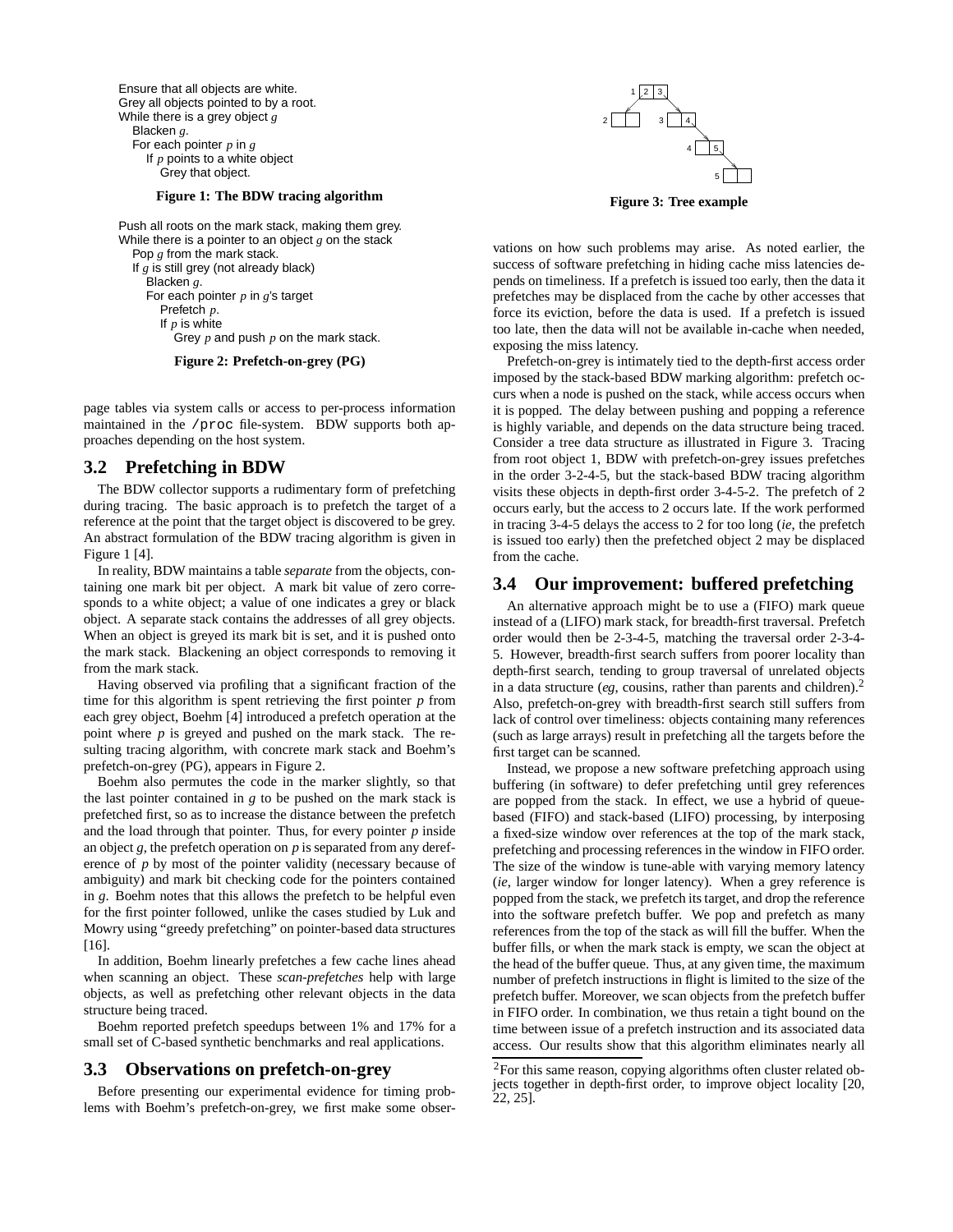Push all roots on the mark stack, making them grey. Loop

| While there is a pointer to an object $g$ on the stack<br>If the prefetch buffer is full<br>Dequeue a pointer $b$ from the buffer.<br>If $b$ is still grey (not already black) |
|--------------------------------------------------------------------------------------------------------------------------------------------------------------------------------|
| Blacken b.                                                                                                                                                                     |
| For each pointer $p$ in $b$ 's target<br>If $p$ is white                                                                                                                       |
| Grey $p$ and push $p$ on the mark stack.                                                                                                                                       |
| Pop $g$ from the mark stack.                                                                                                                                                   |
| Prefetch $g$ and enqueue it in the prefetch buffer.                                                                                                                            |
| If the prefetch buffer is empty                                                                                                                                                |
| Exit loop.                                                                                                                                                                     |
| Dequeue a pointer $b$ from the buffer.                                                                                                                                         |
| If $b$ is still grey (not already black)                                                                                                                                       |
| Blacken b.                                                                                                                                                                     |
| For each pointer $p$ in $b$ 's target                                                                                                                                          |
| If $p$ is white                                                                                                                                                                |
| Grey $p$ and push $p$ on the mark stack.                                                                                                                                       |
| Continue loop.                                                                                                                                                                 |

**Figure 4: Buffered-prefetch (BP)**

cache misses in the marking code. Our revised algorithm appears in Figure 4.

Returning to the example of Figure 3, let us assume use of a 2-entry prefetch buffer. Beginning with object 1 on the stack, the buffered-prefetch algorithm executes as follows: pop-prefetch-enqueue 1, dequeue-scan 1, push 2, push-pop-prefetch-enqueue 3, pop-prefetch-enqueue 2, dequeue-scan 3, push-pop-prefetch-enqueue 4; dequeue-scan 2; dequeue-scan 4, push-pop-prefetch-enqueue 5, dequeue-scan 5. Considering simply the prefetches and scans from this sequence we have: prefetch 1, scan 1, prefetch 3, prefetch 2, scan 3, prefetch 4, scan 2, scan 4, prefetch 5, scan 5.

Despite reducing most cache misses in the marking code (as revealed in our experiments below), this algorithm does delay processing of *cache-resident* objects, since their references must now transition through the buffer queue as well as the stack before they can be scanned. This may hurt performance. To study the impact of this deferral, our experiments also consider use of *informing* prefetches [11] that notify if the prefetch hits immediately in the cache. If so, then the collector can scan the object immediately, and avoid the overhead of managing the buffer. However, our experiments show that delaying the processing of the blocks on hits does not hurt performance.

# **4. EXPERIMENTS**

Our experiments use the gcc-based static compiler for Java (gcj) to compile a set of standard Java benchmarks into static Alpha executables. We then simulate these benchmarks using the SimpleScalar architecture simulator [2]. Our methodology is simulatorbased because detailed analysis of prefetch timing behavior is not possible with live runs, even using hardware performance counters. We compare several different configurations of the BDW collector, with and without incremental/generational support and prefetchon-grey(PG)/buffered-prefetch(BP). We use the default parameters for BDW as shipped with gcj, such as the free-space divisor (FSD) used to trigger GCs and the GC rate variable that dictates when incremental marking should occur. All prefetches load into L1 cache as defined by the Alpha ISA.

To ensure best GC performance on our simulated machine, we tuned the scan-prefetch distance for linear prefetches used during object scanning. Since both PG and BP use the same scanning code, both benefit from this tuning. Trial-and-error measurements led to selection of the scan-prefetch distance at 384 bytes (three L2

**Table 1: Simulated hardware parameters**

| Processor                | 8-way issue, 300 RUU, 60 LSQ, 8 integer ALUs,  |  |  |  |  |  |  |  |  |  |
|--------------------------|------------------------------------------------|--|--|--|--|--|--|--|--|--|
|                          | 2 integer mul/div units, 2 memory ports, 4 FP  |  |  |  |  |  |  |  |  |  |
|                          | ALUs, 2 FP mul/div units                       |  |  |  |  |  |  |  |  |  |
| <b>Branch prediction</b> | 8K/8K/8K hybrid predictor; 32-entry RAS, 8192- |  |  |  |  |  |  |  |  |  |
|                          | entry 4-way BTB, 8-cycle misprediction penalty |  |  |  |  |  |  |  |  |  |
| <b>Caches</b>            | 64KB 2-way 2-cycle I/D L1, 1MB 8-way 12-cycle  |  |  |  |  |  |  |  |  |  |
|                          | L2, both LRU, 32 L1 MSHRs and 32 L2 MSHRs.     |  |  |  |  |  |  |  |  |  |
| Memory                   | Infinite capacity, 300 cycle latency           |  |  |  |  |  |  |  |  |  |
| Memory bus               | 32-byte wide, pipelined, split transaction     |  |  |  |  |  |  |  |  |  |

cache blocks ahead). A side-effect of this optimal scan-prefetch distance is that the second and third L2 cache blocks are not covered by scan-prefetches. To eliminate cache misses while scanning these two blocks, we can issue two additional prefetches, one each for the second and third blocks of an object, at the same time as the PG or BP prefetch, depending on the algorithm. In effect, these *gap-prefetches* increase the effective prefetch granularity for PG/BP prefetches to cover the first three cache blocks of an object; they fill the gap between PG/BP prefetches and scan-prefetches. Our experiments show that gap-prefetches improve both PG and BP, so our experiments use gap-prefetching unless otherwise mentioned.

# **4.1 Experimental platform**

We modified SimpleScalar version 3.0 [2] to simulate an 8-way issue, out-of-order processor. To simulate accurately the timing effects of cache misses, we incorporated support for simulation of Miss Status History Registers (MSHRs). SimpleScalar simulates Alpha binaries directly, including standard system calls, but we added emulation of system calls that mimic OS-maintained pagelevel dirty bits for BDW incremental/generational GC. The overhead to maintain and deliver these dirty bits is not directly simulated. As a result, our results give an ideal impression of incremental/generational executions, for which querying dirty bit information costs nothing. Table 1 lists the default hardware parameters we use for all experiments except for those we specify otherwise.

#### *4.1.1 Capitulating loads*

As noted earlier, BP delays processing of blocks that hit in the cache, which may slow down the GC mark phase. If tracing immediately processes a block that *hits* in the cache without entering the block into the prefetch queue, then performance may improve by not delaying dependent tracing and allowing additional overlap of tracing work with earlier prefetches (*ie*, buffering will degrade overall performance if all blocks hit in the cache). To see whether deferral of tracing in BP hurts performance, we also simulate a new kind of *informing* load instruction [11] that we call a *capitulating* load (c-load). A c-load is one that attempts the load operation, but which returns immediately if the access is a miss, indicating the miss status with an additional output register operand to the load operation. On a hit, a c-load returns the accessed data along with the hit status. Applications can use the status information as a condition, to choose whether to process the targeted block if the load hits, or to do something else if it misses. In our case, we can use c-loads to decide dynamically whether to use BP-deferred tracing of a non-resident object, or immediate tracing of a resident object. We implement c-loads in the simulator to return hit status on L1 cache hit and miss status otherwise, and modify the marking code to *conditionally* prefetch (and buffer) objects that miss.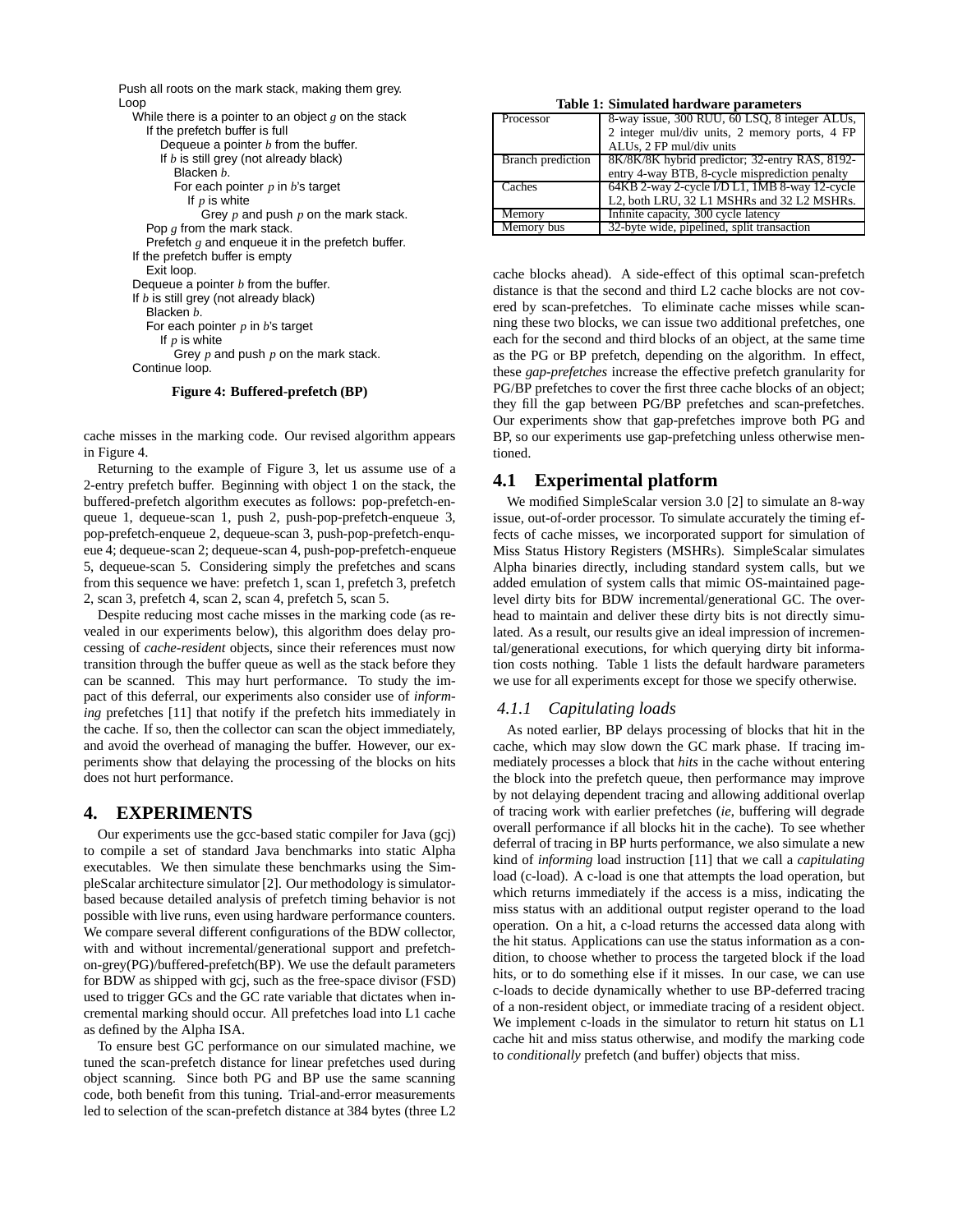| наріс 2. репенніці к пірав |             |                  |                   |  |  |  |  |  |  |  |  |
|----------------------------|-------------|------------------|-------------------|--|--|--|--|--|--|--|--|
| SPECivm98                  |             |                  | Java Olden        |  |  |  |  |  |  |  |  |
| Benchmark                  | Parameters  | Benchmark        | Parameters        |  |  |  |  |  |  |  |  |
| compress                   | 1 iteration | Ъħ               | -b 4096 -m        |  |  |  |  |  |  |  |  |
| jess                       | standard    | bisort           | -s 250000 -m      |  |  |  |  |  |  |  |  |
| raytrace                   | standard    | em <sub>3d</sub> | -n 2000 -d 100 -m |  |  |  |  |  |  |  |  |
| db                         | standard    | mst              | -v 256 -m         |  |  |  |  |  |  |  |  |
| javac                      | standard    | perimeter        | -I 16 -m          |  |  |  |  |  |  |  |  |
| mpegaudio                  | standard    | power            | -m                |  |  |  |  |  |  |  |  |
| $i$ ack                    | standard    | treeadd          | -1 20 -m          |  |  |  |  |  |  |  |  |
|                            |             | tsp              | -c 10000 -m       |  |  |  |  |  |  |  |  |
|                            |             | voronoi          | -n 20000 -m       |  |  |  |  |  |  |  |  |

**Table 2: Benchmark inputs**

## **4.2 Benchmarks**

For our experiments we use the standard SPECjvm98 benchmarks [21] as well as Java versions of the Olden benchmark suite [7, 8]. The Java Olden benchmarks are heap-intensive programs with large footprints that stress the memory system. We used gcc version 3.0, with optimization level -O2, targeting Alpha Tru64 version 5, to compile and statically link the benchmarks. Since Zilles [26] points out that the Olden benchmark health is inefficient in both algorithm and implementation, making it unrepresentative as a benchmark, we omit health from our results. Also, because our simulator lacks support for Java threads, we omit mtrt of SPECjvm98. Instead, we use the single-threaded benchmark raytrace, which mtrt invokes as its per-thread workload. Table 2 lists the benchmarks and their parameters for our experiments.

#### **5. RESULTS**

We now present our simulation results. Section 5.1 shows overall speedup of Boehm's PG and our new BP, while also varying memory latency. Section 5.3 explores the effect of varying the MSHR count for BP. Finally, we show the effect of using c-loads to choose dynamically between BP-deferred and immediate tracing.

For completeness, we show results for three different GC configurations: whole-heap stop-the-world (*ie*, non-generational, nonincremental), generational only, and incremental/generational. We refer to these as STW, GEN, and INCGEN, respectively. We do not consider an incremental/non-generational collector because it is unlikely one would forego the benefits of generational collection when the write barrier support needed for it is available, as it is with incremental GC.

#### **5.1 Speedup**

Speedups for PG and BP appear in Figure 5, for each of the three GC configurations. To show the effect of increasing memory latency, we report results for memory latencies of 300 and 500 cycles. The graphs show elapsed time speedup as percentage improvement over the respective base case without prefetching. Benchmarks are sorted from left to right in decreasing order of GC-intensiveness measured as the proportion of total time that is spent tracing. We compute mean speedup for benchmarks that have high GC-intensiveness (greater than 5% of total execution time) in order to focus on benchmarks for which prefetching in the mark phase can have any significant impact. Note that, for the incremental/generational collector, marking is interleaved with mutator activity, but that GC-intensiveness considers only marking overheads.

Each set of bars represents a benchmark. Within a set, the first bar represents PG. The second and third bars represent BP with queue sizes of 8 (BP-8) and 16 (BP-16), respectively. The first three bars are for 300-cycle memory latency, normalized against a non-prefetching base case with 300-cycle memory latency. The fourth and fifth bars represent PG and BP-16, both for 500-cycle



memory latency, normalized against a non-prefetching base case with 500-cycle memory latency. The mean speedups represent the geometric mean of speedups for the GC-intensive benchmarks and all benchmarks, respectively.

We see that BP performs better than PG in most cases. For 300 cycle memory latency, BP-8 achieves 28%, 24%, and 19% mean speedups on GC-intensive benchmarks for STW, GEN, and IN-CGEN, respectively. BP-16 achieves 28%, 23%, and 20% mean speedups, respectively. These speedups are substantially higher compared to PG, with 21%, 17%, and 13%.

With increased latency of 500 cycles, because the L2-cache-miss penalty consumes a larger portion of total execution time, both algorithms achieve higher speedups, though BP-16 outperforms PG. BP-16 (fifth bar) achieves 40%, 32%, and 27% mean speedups on GC-intensive benchmarks for STW, GEN, and INCGEN, respectively. These are substantially higher than for PG (fourth bar), which achieves 27%, 21%, and 16%. This shows that BP-16 is more effective in reducing cache misses for longer memory latency than PG.

Trends across GC configurations are similar, though we note that GEN and INCGEN, which both collect only a portion of the heap at each GC cycle have less opportunity for speedup, since marking consumes a smaller fraction of total time. Also, note that INCGEN which need not complete a full GC mark cycle before the benchmark terminates, has correspondingly less opportunity for improvement.

Because trends among GCs are similar, we focus our discussion for individual benchmarks on GEN. With 300-cycle latency, treeadd, voronoi and bh obtain speedups of 60%, 42% and 32%, respectively, for BP-8, compared to 39%, 21% and 22% for PG.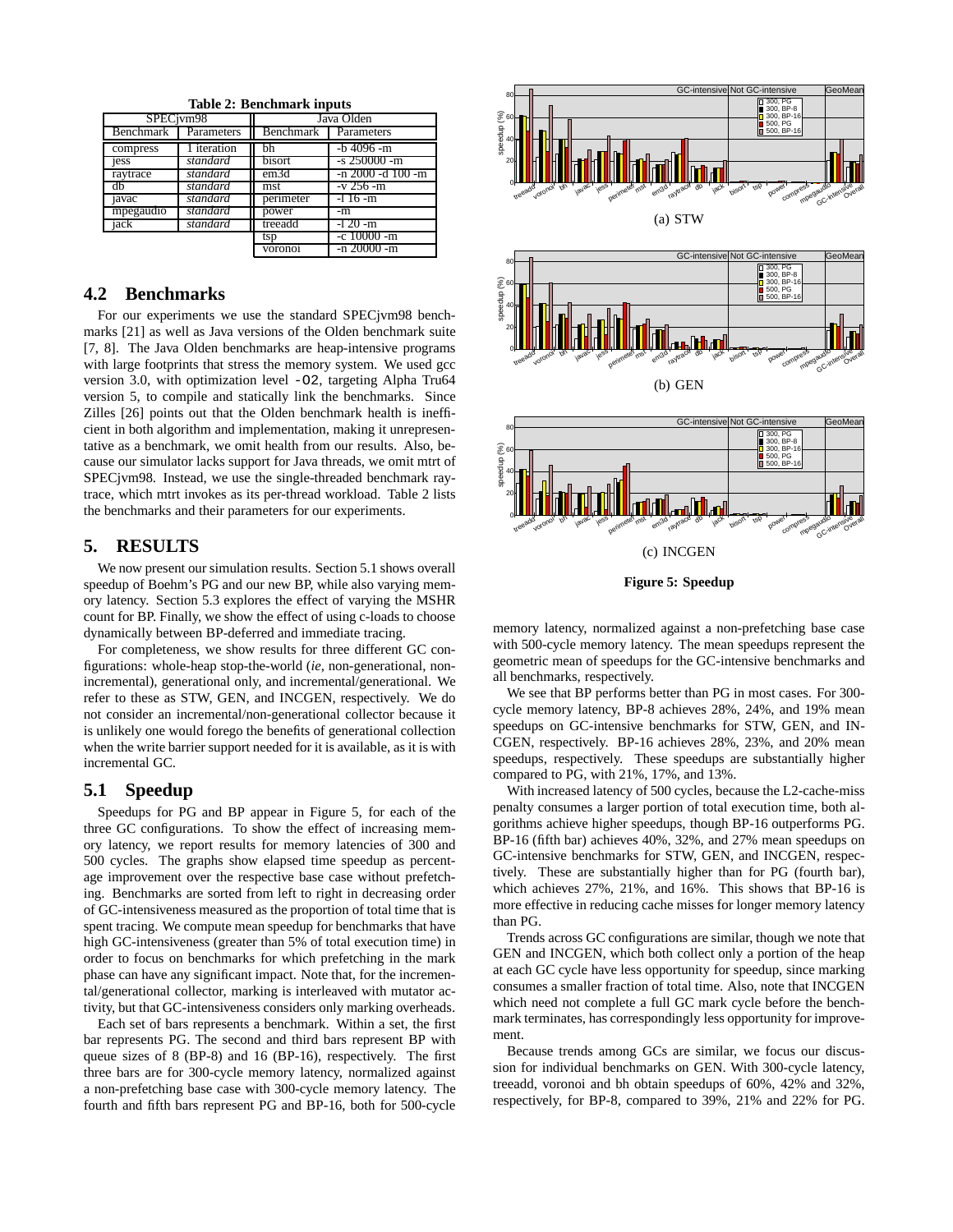Increasing the latency to 500 cycles causes treeadd, voronoi and bh to obtain higher speedups of 84%, 61% and 43%, respectively for BP-16, compared with 47%, 25% and 28% for PG. When comparing ratios between these speedups, treeadd, voronoi and bh achieve 15%, 13% and 8% better speedup for BP-16 going from 300- to 500-cycle latency, compared to the lower 6%, 4% and 5% for PG. Because the mark phase is not a significant fraction of total execution time for compress, mpegaudio, bisort, tsp and power, prefetching does not improve performance for these benchmarks. At 300 cycle latency, db and perimeter perform better for PG, achieving speedups of 11% and 32%, compared to 10% and 28% with BP-8. We discuss these degradations in the next section. None of the benchmarks we simulated has performance lower than its nonprefetching base case.

## **5.2 Detailed comparisons**

We now show detailed comparisons between PG and BP-16 for execution times, and statistics for STW, GEN, and INCGEN GC configurations.

To show the potential performance improvements for different prefetching algorithms, we implement an oracle simulation which we call perfect prefetching. This treats the matching load for every prefetch as if it is a hit (*ie*, as if the prefetch was perfectly timed). The implementation simply tags the target cache block for each prefetch, and makes that block immediately available in L1 and L2 caches when a demand-load requests it. The tags are cleared after the matching demand-load. Because the tags are maintained separately from the cache simulation data structures, they are not affected by replacement events in the caches. Notice that perfect prefetching does not show the potential for eliminating cache misses in marking, because there are misses that are not covered by prefetching, including misses that occur because their cache blocks are evicted after first use despite being prefetched earlier. We only show perfect prefetching for PG and BP-16, both with gap-prefetching.

Figure 6 shows normalized overall execution times. Each set of bars represent a benchmark. Within a set, the first bar shows execution time for the non-prefetching base case without prefetching. The second and third bars represent PG without gap-prefetching and PG with gap-prefetching, respectively. The fourth bar shows perfect PG. The fifth and sixth bars correspond to BP-16 without gap-prefetching and BP-16 with gap-prefetching. The seventh bar shows perfect BP-16. All the bars are normalized to the same nonprefetching base case (the first bar).

Each bar has two parts: the lower shaded part represents marking overhead (*ie*, the portion of execution time that prefetching directly impacts) shown as a fraction of total execution time. The upper white part corresponds to the non-marking portion of execution time (including both mutator code and sweeping).

From the first bar in Figure 6, we see that marking overhead is a significant portion of total execution time for many benchmarks. Using GEN as an example, marking constitutes as much as 70% for voronoi, 60% for treeadd, 53% for javac, and 44% for jess. It is this significant overhead that represents any opportunity for improving performance using prefetching during marking. Section 5.1 mentions that prefetching cannot improve compress, mpegaudio, bisort, tsp and power because they are not GC-intensive. Figure 6 illustrates that their GC marking overhead is less than 5% of total execution time. Other benchmarks have marking overhead ranging from 17% to 70%.

We now turn to the impact of gap-prefetching. Comparing PG without gap-prefetching (second bar) versus PG with gap-prefetching (third bar), there is clear improvement. For example, gap-prefetching improves javac from 10% to 17%, raytrace from 19% to 28%, treeadd from 8% to 39% and voronoi from 17% to 24% in STW GC. Except for bh in GEN, and javac, jess, and jack, in INC-GEN, which see 1-3% degradation, most benchmarks with PG gain or maintain speedups with the addition of gap-prefetching. Similarly, BP-16 (sixth bar) also benefits from gap-prefetching, showing reduction in execution times from BP-16 without gap prefetching (fifth bar).

Now, compare PG (third bar) with BP-16 (sixth bar). As shown earlier, BP-16 performs better than PG. Figure 6 shows that these improvements come from the reduction in marking overhead. Comparing these prefetching algorithms to their perfect prefetching cases, PG's performance is often far away from PG perfect (fourth bar), while BP-16's performance is often closer to BP-16 perfect (seventh bar). Summarizing, BP-16 achieves 93%, 96% and 95% of its potential across all benchmarks in STW, GEN and INCGEN configurations, respectively. In contrast, PG achieves only 85%, 83% and 87% of its potential, respectively.

One interesting observation in Figure 6 is that perfect BP-16 performs better than perfect PG in many cases. We attribute this to improved instruction-level parallelism for BP-16's hybrid depthfirst/breadth-first traversal (strict depth-first must chase dependent pointers while breadth-first follows independent sibling pointers).

Table 3 shows the timing of prefetching, categorizing prefetches as: *late* if the load latency experienced by the corresponding demand loads are larger than the L2 latency, *timely* if the load latency experienced is smaller than the L2 latency, and *early* if the prefetched block is neither in-flight nor in L1/L2 caches. To put things in perspective, too early prefetches typically incur more penalty because they fully expose memory latency to demand loads. The table shows the percentage of all prefetches occurring in each category for each benchmark/GC combination.

Table 3 shows that a large fraction of prefetches using PG are either early or late, whereas BP-16 successfully minimizes early/late prefetches to increase the percentage of timely prefetches. In the case of GEN (Figure 6(b)), javac's timely prefetches increase from 68% with PG to 92% for BP-16. Similarly, jess increases from 71% to 94%, voronoi increases from 76% to 96%, and treeadd increases from 91% to 96%. In db's case, timely prefetches do not increase significantly and BP-16 pays the price of instruction overhead, resulting in performance degradation.

Table 4 lists the GC statistics for PG and BP-16. The first column shows execution time for the non-prefetching base case. The second column pair shows instruction overhead for PG and BP-16, expressed as a percentage over the non-prefetching base case. The third column pair shows maximum heap size for PG and BP-16, respectively. Note that PG and the base case are the same since they trace objects in the same order. BP-16 can differ since different tracing orders can produce differences in GC behavior because of BDW's treatment of ambiguous roots. The fourth column pair shows the percentage increase in *non-marking* time with respect to the base case for PG and BP-16, respectively. The fifth column pair gives the number of times the collector is invoked (*ie*, number of mark phases) for PG and BP-16, respectively. Table 4 shows that BP-16 tends to have higher instruction overhead than PG, because of the extra code to manage the buffer. Because BP-16 eliminates more cache misses than PG, BP-16 is able to absorb the cost of these extra instructions and still improve performance.

Looking at maximum heap sizes we note that the base case and PG always have the same traversal order so their heap footprints are always the same. Similarly, STW collectors always process the whole heap without interleaving mutator activity, so the base case, PG and BP-16 all have the same footprint. Differences exist only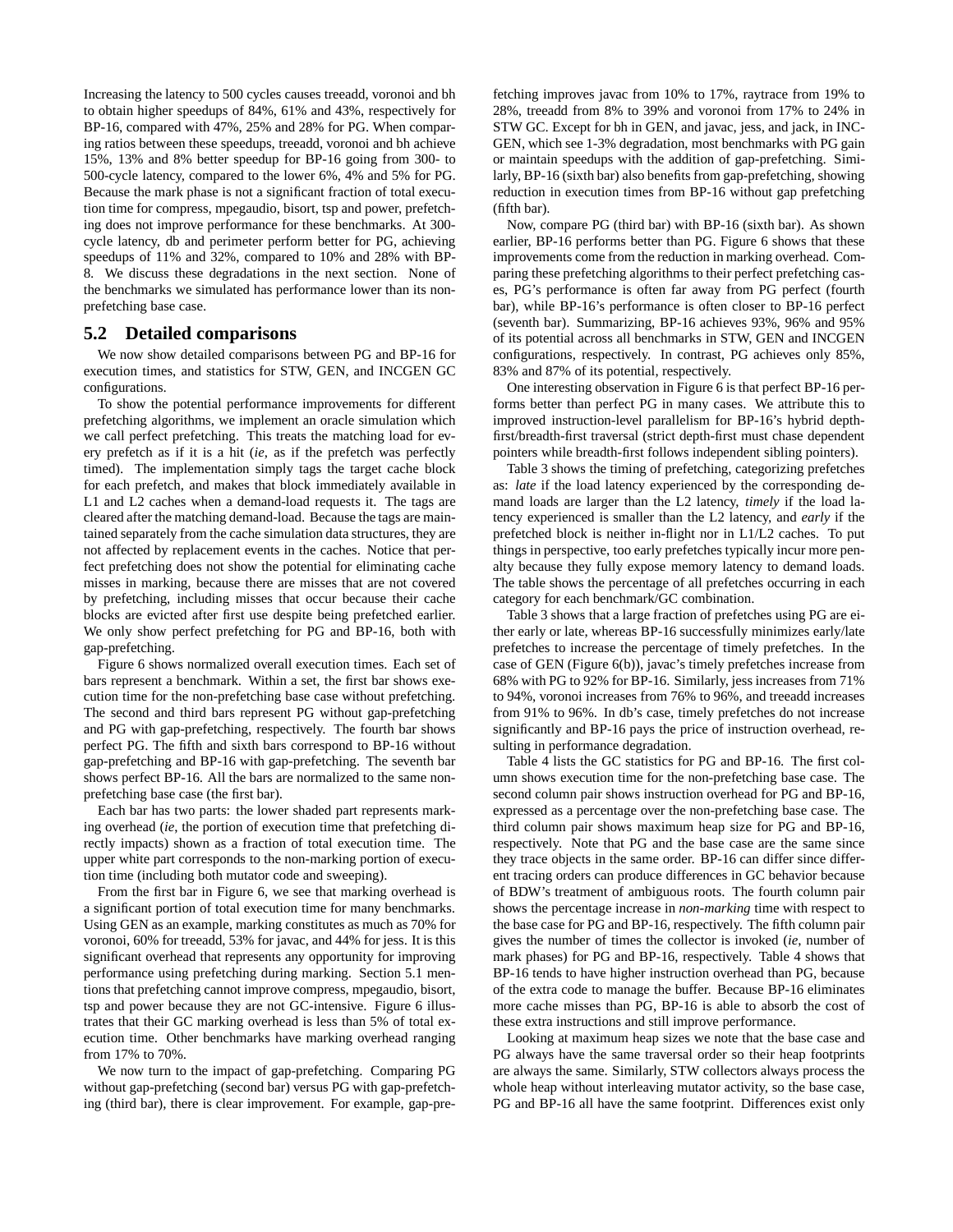

(c) INCGEN

**Figure 6: Normalized execution time**

|                  | <b>Table 3: Prefetch timing</b> |    |    |                |    |                |               |     |                |                |             |                |        |    |    |                |    |                |
|------------------|---------------------------------|----|----|----------------|----|----------------|---------------|-----|----------------|----------------|-------------|----------------|--------|----|----|----------------|----|----------------|
|                  | STW                             |    |    |                |    |                |               | GEN |                |                |             |                | INCGEN |    |    |                |    |                |
|                  |                                 | PG |    |                | ΒP |                | PG<br>BP      |     |                |                |             | PG             |        |    | BP |                |    |                |
|                  | E                               |    | L  | E              |    | L              | E             |     | L              | E              |             | L              | E      |    |    | E              |    |                |
| treeadd          |                                 | 91 | 8  | 3              | 96 |                |               | 91  | 8              | 3              | 97          |                |        | 91 | 8  | 4              | 96 |                |
| voronoi          | 6                               | 74 | 20 |                | 97 | $\overline{2}$ | 8             | 76  | 16             | 2              | 96          |                | 10     | 76 | 14 | 3              | 96 |                |
| bh               | 12                              | 73 | 16 | 5              | 90 | 5              | 11            | 76  | 13             | 6              | 92          | 2              | 12     | 75 | 13 | 8              | 90 | 2              |
| javac            | 7                               | 82 | 11 | 5              | 93 | $\overline{c}$ | 24            | 68  | 8              | 6              | 92          |                | 27     | 66 | 7  | 7              | 92 |                |
| jess             | 8                               | 76 | 16 | $\overline{c}$ | 88 | 10             | 24            | 71  | 5              | 3              | 94          | 3              | 24     | 72 | 5  | 3              | 94 | 4              |
| perimeter        | 11                              | 84 | 5  | 11             | 86 | 3              | 11            | 84  | 4              | 12             | 86          | $\overline{c}$ | 10     | 86 | 4  | 12             | 87 | 2              |
| mst              | 9                               | 87 | 5  | 8              | 83 | 8              | 6             | 90  | 4              | 6              | 89          |                | 8      | 88 | 4  | 9              | 84 | 6              |
| em <sub>3d</sub> | 18                              | 69 | 13 | 10             | 65 | 25             | 16            | 70  | 14             | 9              | 70          | 21             | 18     | 73 | 9  | 11             | 73 | 17             |
| raytrace         | 8                               | 86 | 6  | 5              | 92 | 3              | 27            | 69  | 4              | 10             | 86          | 4              | 26     | 70 | 4  | 9              | 86 | $\overline{4}$ |
| db               | ┑                               | 89 | 4  | 9              | 86 | 6              | 11            | 88  | 1              | 10             | 87          | 3              | 8      | 88 | 4  | 11             | 86 | 3              |
| jack             | 8                               | 82 | 10 |                | 76 | 23             | 10            | 80  | 10             | $\overline{c}$ | 92          | 6              | 10     | 80 | 10 | $\overline{c}$ | 91 | 7              |
| bisort           | 3                               | 89 | 8  | 4              | 90 |                | 2             | 92  | 6              | 3              | 93          | 4              | 2      | 92 | 6  | 5              | 92 | $\overline{4}$ |
| tsp              |                                 | 79 | 13 | 2              | 65 | 33             | 4             | 86  | 10             | 2              | 81          | 17             | 4      | 86 | 10 | $\overline{2}$ | 79 | 20             |
| power            | 14                              | 81 | 4  | 10             | 78 | 12             | 19            | 73  | 8              | 9              | 79          | 12             | 16     | 76 |    | 7              | 82 | 11             |
| compress         | 15                              | 70 | 15 | $\overline{0}$ | 43 | 56             | 10            | 75  | 15             |                | 65          | 33             | 9      | 76 | 15 | $\overline{2}$ | 67 | 32             |
| mpegaudio        | 14                              | 68 | 19 | 0              | 36 | 64             | 3             | 79  | 18             |                | 61          | 38             | 3      | 82 | 15 | $\overline{2}$ | 66 | 32             |
|                  |                                 |    |    |                |    | $F =$          | $0/2$ and $T$ |     | $= 0/4$ timely |                | $= 0/1$ ata |                |        |    |    |                |    |                |

$$
E = %early, T = %timely, L = %late
$$

$$
(E + L + T = 100%)
$$

for BP-16 when mutator activity is interleaved with partial GCs (both GEN and INCGEN); heap footprints can differ somewhat because BP-16 traverses the generations/increments in a different order than base/PG.

The non-mark column shows that times spent in the application (mutator) and for sweeping (*ie*, not marking), do not vary much from the base case.

Table 5 shows L1 and L2 demand-load miss rates in the GC marking code for STW, GEN and INCGEN. To put things in perspective, because the number of L2 accesses is the number of L1 misses, the reduction in both L1 and L2 miss rates actually reflects a larger reduction in L2 misses. From this table, we can see that BP-16 is more effective than PG in reducing cache misses. This data confirms our expectation that BP-16 reduces L2 misses to improve execution times.

# **5.3 Effect of number of MSHRs**

In modern processors that support non-blocking loads, the number of MSHRs limits the number of outstanding memory requests. Because BP-16 increases the number of memory requests in-flight by issuing prefetches, fewer MSHRs may result in decreased performance. The question is whether BP-16 is still worthwhile with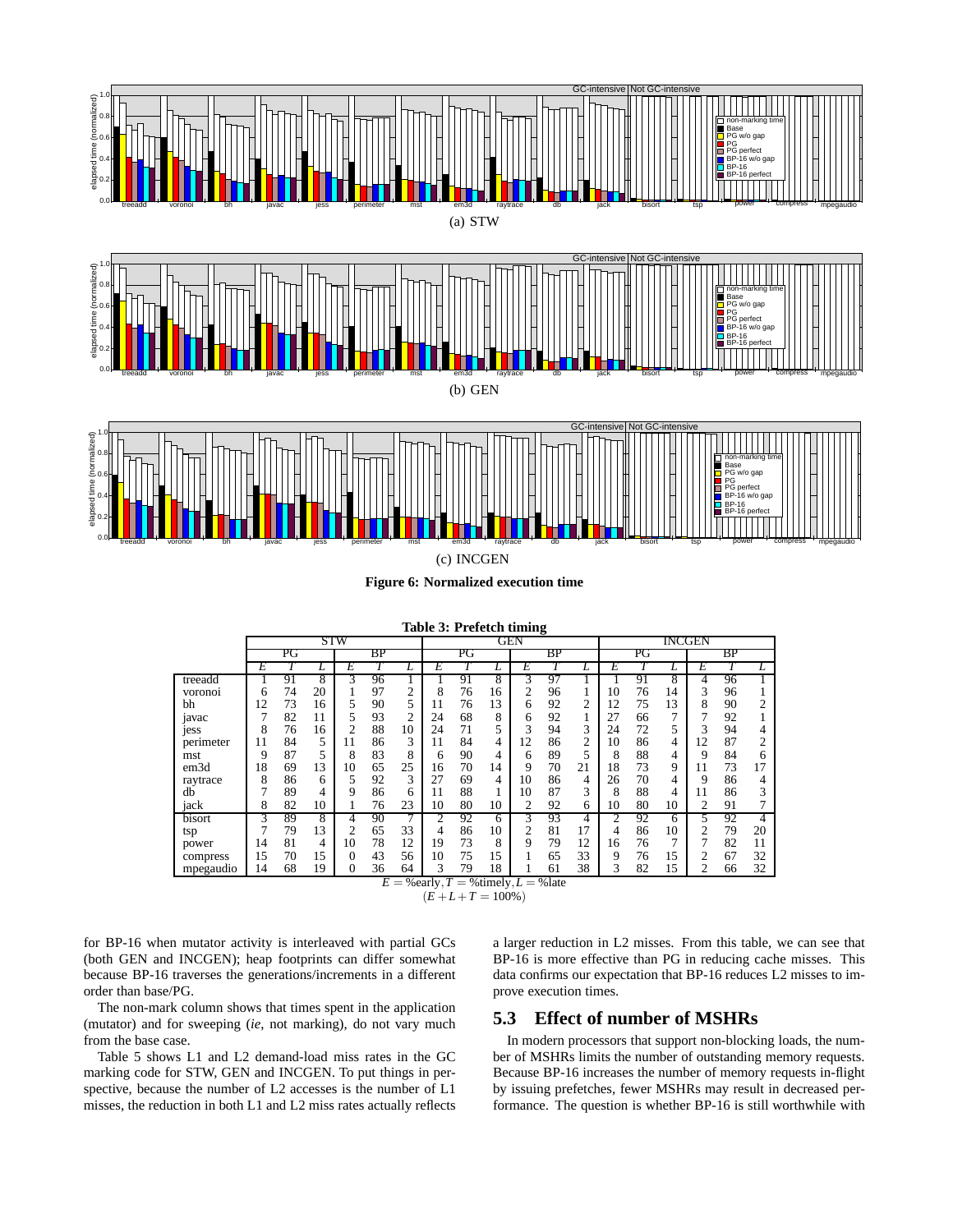|                  | Table 5: Miss rates in the marking code $(\% )$ |    |          |      |    |        |             |    |              |             |    |            |        |      |                      |             |    |          |
|------------------|-------------------------------------------------|----|----------|------|----|--------|-------------|----|--------------|-------------|----|------------|--------|------|----------------------|-------------|----|----------|
|                  |                                                 |    | STW      |      |    |        | GEN         |    |              |             |    |            | INCGEN |      |                      |             |    |          |
|                  |                                                 | L. |          |      | L2 |        |             |    |              |             | L2 |            |        |      |                      | L2          |    |          |
|                  | <b>Base</b>                                     |    | PG BP-16 | Base | PG | BP-16  | <b>Base</b> | PG | <b>BP-16</b> | <b>Base</b> | PG | BP-16 Base |        | PG - | <b>BP-161</b>        | <b>Base</b> |    | PG BP-16 |
| treeadd          |                                                 |    |          | 28   |    |        |             |    |              |             |    |            |        |      |                      | 16          |    |          |
| voronoi          |                                                 |    |          | 26   | 10 |        |             |    |              | 24          | 9  | 6          | h      |      | 3                    | 18          | Ω  |          |
| bh               |                                                 |    | 4        | 28   | 9  |        |             | 6  | ◠            | 30          | 12 |            | 10     |      | 4                    | 29          | 13 | 10       |
| javac            |                                                 |    | 4        | 25   |    |        | ð           |    |              | 21          | 14 | Q          | 8      |      |                      | 19          | 14 |          |
| jess             |                                                 |    | ⌒        | 27   | 8  |        |             |    |              |             | 13 |            | 8      |      |                      | 17          | 13 |          |
| perimeter        |                                                 |    |          | 25   | 9  |        |             |    | ◠            | 23          |    |            |        |      | ◠                    | 20          |    |          |
| mst              |                                                 |    |          | 25   | 10 |        |             |    | 2            | 18          | 6  |            |        | 2    | ◠                    | 11          |    |          |
| em <sub>3d</sub> |                                                 |    |          | 32   | 15 |        | 6           |    | っ            | 26          | 13 |            | h      |      |                      | 19          |    |          |
| raytrace         | h.                                              |    | ◠        | 24   |    | ◠      | 6           |    | $\sim$       | 21          | 8  |            |        |      | $\overline{ }$       | 17          | 8  |          |
| db               |                                                 |    | ◠        | 21   |    | ⌒<br>Ć | 6           |    | ◠            | 18          | 6  |            |        | 3    | ◠                    | 15          |    |          |
| jack             |                                                 |    | 3        | 29   | 14 | 4      | 9           | h  |              | 17          | 9  | 4          | 9      | 6    | 4                    | 15          | 9  |          |
| bisort           |                                                 |    |          | 29   | 15 | ာ      | 5           |    |              | 20          | 10 |            |        |      | 2                    | 11          | h  |          |
| tsp              |                                                 |    |          | 31   | 25 |        | δ           |    |              | 16          | 12 |            | 8      | 2    | 3                    | 12          |    |          |
| power            |                                                 |    | ⌒        | 27   | 13 |        | δ           |    | $\sim$       | 15          |    |            |        |      | $\overline{ }$<br>J. | 10          |    |          |
| compress         | 10                                              |    |          | 37   | 29 | 14     | 10          |    | $\sim$       | 33          | 27 |            | 10     | ⌒    | $\sim$               | 27          | 22 |          |
| mpegaudio        | 11                                              |    |          | 39   | 32 | 14     |             |    |              | 28          | 23 |            | 10     |      |                      | 18          | 15 |          |

Base = non-prefetching, PG = prefetch-on-grey, BP-16 = 16-entry buffered-prefetch



**Figure 7: Varying the number of MSHRs**

fewer MSHRs. In this section, we vary MSHR count, considering 32 and 16 entries for both L1 and L2 cache.

Similar to the previous section, Figure 7 shows normalized execution time. Again, GC marking overhead appears as a fraction of total time. The first and second bars show execution time for the base case and BP-16 with 32 MSHRs. The third and fourth bars show execution time for the base case and BP-16 with 16 MSHRs. All the bars are normalized to the same base case with 32 MSHRs.

We see that both the base case and BP-16 have longer execution time with only 16-entry MSHRs. This trend is not surprising because the machines are more exposed to cache misses when MSHRs are exhausted, which happens in both marking and nonmarking portions of execution. However, even on a machine with only 16 MSHRs, BP-16 is able to achieve speedups that are comparable to those achieved on a machine with 32 MSHRs. This shows that BP-16 does not require a large number of MSHRs to achieve its performance benefit. Because the BDW GC uses many instructions to mark an object, BP-16 allows the prefetch to sufficiently overlap memory latency with the processing of 16 objects, even if the loads to these objects hit in the cache. As a result, BP-16 does not rely on overlapping many prefetches to reduce cache misses.

#### **5.4 Effect of delaying processing**

As mentioned in Section 3.4, BP may cause extra overhead by delaying processing of blocks that hit in the cache. We now compare the performance of BP to a conditional BP algorithm that uses c-loads, to see if deferring tracing via the prefetch buffer hurts performance. As a reminder, a c-load notifies the CPU about the hit/miss status of a block. The program uses this status information to choose between processing the block if the load hits or using BP if the load misses.

Figure 8 shows execution time normalized to the non-prefetching base case similarly to the earlier graphs. The first bar shows execution time for the base case; the second and third bars show execution time for the BP-16 and conditional BP-16 using c-loads, respectively. We see that c-loads performs similarly to BP. This shows that deferral of tracing through the prefetch buffer does not hurt performance. In some cases, c-loads perform worse than BP. We attribute that to the overheads of additional instructions and branch mispredictions.

## **5.5 Effect of tracing pollution**

As mentioned in Section 2.1, GC tracing may pollute the caches with data not needed by the mutator. To expose the overhead of tracing pollution, we simulated an idealized machine that has two L2 caches, each with the same size/associativity as for the base case. The simulator accesses both L2 caches for each L1 miss, but pollutes only one of the L2 caches with tracing accesses. The simulator treats an access that hits in either L2 cache as a hit, so the run benefits from tracing locality but does not suffer from tracing pollution. Table 6 shows the resulting speedups for the base case when tracing pollution is avoided in this way. We see only 2-3% overall improvement for GC-intensive benchmarks. This shows that tracing pollution is not a problem for a machine with a large L2 cache.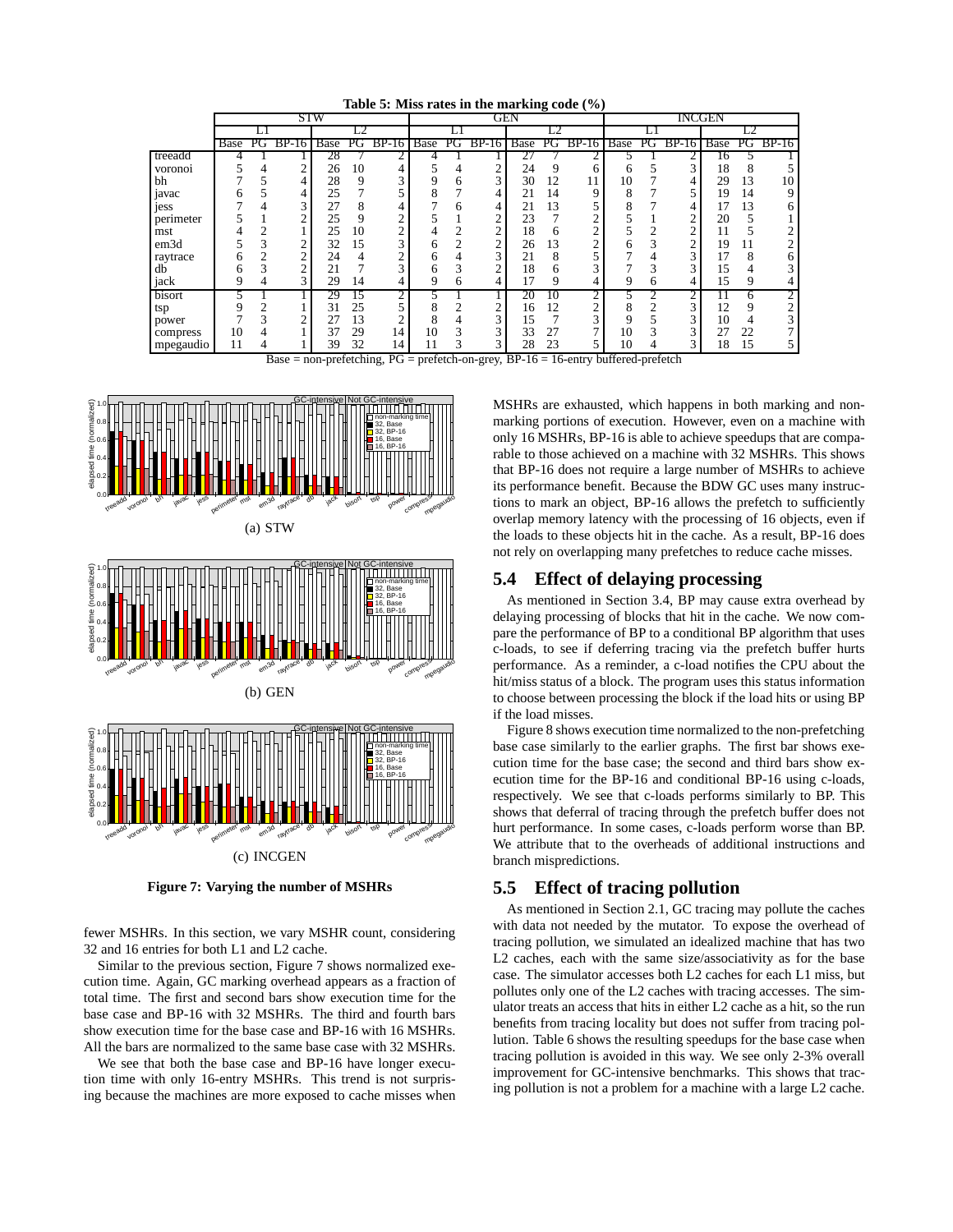|              | <b>Table 4: GC statistics</b> |                           |                                                 |                     |                         |                         |                                  |                |                |                                            |  |  |  |
|--------------|-------------------------------|---------------------------|-------------------------------------------------|---------------------|-------------------------|-------------------------|----------------------------------|----------------|----------------|--------------------------------------------|--|--|--|
|              |                               | Cycles                    |                                                 | Insn.               |                         | Max. heap               |                                  | non-mark       |                | GCs                                        |  |  |  |
|              |                               | $(x10^9)$                 |                                                 | overhead            |                         | (MB)                    |                                  | time           | (count)        |                                            |  |  |  |
|              |                               |                           |                                                 | (%)                 |                         |                         |                                  | overhead       |                |                                            |  |  |  |
|              |                               |                           |                                                 |                     |                         |                         |                                  | (%)            |                |                                            |  |  |  |
|              | treeadd                       | Base                      | PG                                              | BP-16<br>15         | PG<br>44                | BP-16<br>44             | PG<br>0                          | BP-16<br>-1    | PG<br>10       | $BP-16$<br>10                              |  |  |  |
|              | voronoi                       | 0.5<br>1.7                | $\frac{2}{2}$                                   | $\overline{7}$      | 33                      | 33                      | $-1$                             | $-3$           | 15             | 15                                         |  |  |  |
|              | bh                            | 10.8                      | $\overline{2}$                                  | 5                   | 5                       | $\overline{4}$          | 1                                | 1              | 335            | 338                                        |  |  |  |
|              | javac                         | 6.3                       | $\mathbf{1}$                                    | 4                   | 31                      | 31                      | 1                                | 1              | 37             | 37                                         |  |  |  |
|              | jess                          | 5.0                       | $\overline{c}$                                  | 3                   | 7                       | 7                       | $\overline{c}$                   | 4              | 233            | 233                                        |  |  |  |
|              | perimeter                     | 0.7                       | $\overline{4}$                                  | 6                   | 28                      | 28                      | $\theta$                         | $\overline{0}$ | 9              |                                            |  |  |  |
|              | mst                           | 0.1                       | 3                                               | 6                   | 5                       | 5                       | $\overline{0}$                   | $-1$           | 5              | $\begin{array}{c} 9 \\ 5 \\ 7 \end{array}$ |  |  |  |
|              | em3d                          | 0.4                       | $\mathbf{1}$                                    | 1                   | 12                      | 12                      | $\overline{0}$                   | 0              | 7              |                                            |  |  |  |
|              | raytrace                      | 3.8                       | $\overline{c}$                                  | 5                   | 11                      | 11                      | 1                                | 1              | 64             | 64                                         |  |  |  |
|              | db                            | 0.5                       | $\overline{c}$                                  | 5                   | 15                      | 15                      | $\overline{0}$                   | $\overline{0}$ | 6              | 6                                          |  |  |  |
| <b>STW</b>   | jack                          | 6.1                       | $\mathbf{1}$                                    | 1                   | 3                       | 3                       | $\theta$                         | $-2$           | 285            | 285                                        |  |  |  |
|              | bisort                        | 1.5<br>0.9                | 0<br>$\overline{0}$                             | 0<br>$\overline{0}$ | 7<br>$\overline{2}$     | 7<br>$\overline{c}$     | 0<br>$\overline{0}$              | 0<br>0         | 5<br>5         | $\frac{5}{3}$                              |  |  |  |
|              | tsp<br>power                  | 7.1                       | $\overline{0}$                                  | $\overline{0}$      | $\overline{3}$          | 3                       | $\overline{0}$                   | 0              | 30             |                                            |  |  |  |
|              | compress                      | 1.2                       | $\overline{0}$                                  | $\overline{0}$      | 16                      | 16                      | $\theta$                         | $\theta$       | 6              | 6                                          |  |  |  |
|              | mpegaudio                     | 3.1                       | $\overline{0}$                                  | $\overline{0}$      | $\overline{4}$          | 4                       | $\overline{0}$                   | $\overline{0}$ | $\overline{c}$ | $\overline{c}$                             |  |  |  |
|              | treeadd                       | 0.6                       |                                                 | $\overline{16}$     | 44                      | 44                      | $\overline{2}$                   | $\overline{1}$ | 28             | 28                                         |  |  |  |
|              | voronoi                       | 1.7                       | $\frac{2}{2}$<br>$\frac{2}{2}$<br>$\frac{2}{4}$ |                     | 33                      | 33                      | $\overline{0}$                   | $\overline{0}$ | 43             | 43                                         |  |  |  |
|              | bh                            | 10.9                      |                                                 | 55537               | 5                       | 5                       | $\overline{0}$                   | $-1$           | 658            | 664                                        |  |  |  |
|              | javac                         | 8.3                       |                                                 |                     | 48                      | 44                      | $\overline{0}$                   | $\overline{c}$ | 72             | 72                                         |  |  |  |
|              | jess                          | 5.6                       |                                                 |                     | 5                       | 5                       | 1                                | $-1$           | 663            | 665                                        |  |  |  |
|              | perimeter                     | 0.7                       |                                                 |                     | 28                      | 28                      | $\overline{0}$                   | 1              | 26             | 26                                         |  |  |  |
|              | mst                           | 0.1                       | $\overline{4}$                                  | 9                   | 5                       | 5                       | $-1$                             | -1             | 16             | 16                                         |  |  |  |
|              | em3d                          | 0.4                       | $\overline{c}$                                  | $\overline{c}$      | 13                      | 13                      | $\overline{0}$                   | $-1$           | 21             | 21                                         |  |  |  |
|              | raytrace                      | 2.8                       | $\mathbf{1}$                                    | $\overline{2}$      | 8                       | 8                       | 1                                | 1              | 163            | 163                                        |  |  |  |
|              | db<br>jack                    | 0.5<br>6.1                | $\overline{c}$<br>$\theta$                      | 12<br>1             | 15<br>3                 | 15<br>3                 | 0<br>$\theta$                    | 0<br>$\theta$  | 12<br>588      | 12<br>601                                  |  |  |  |
| <b>NHO</b>   | bisort                        | 1.5                       | 0                                               | 0                   | 7                       | 7                       | 0                                | O              | 17             | 17                                         |  |  |  |
|              | tsp                           | 0.9                       | $\overline{0}$                                  | 1                   | $\overline{\mathbf{c}}$ | $\overline{c}$          | $\overline{0}$                   | -1             | 16             | 17                                         |  |  |  |
|              | power                         | 7.0                       | $\overline{0}$                                  | $\overline{0}$      | $\overline{c}$          | $\overline{c}$          | $\overline{0}$                   | 0              | 88             | 88                                         |  |  |  |
|              | compress                      | 1.2                       | $\overline{0}$                                  | $\overline{0}$      | 16                      | 16                      | $\overline{0}$                   | 0              | 10             | 10                                         |  |  |  |
|              | mpegaudio                     | 3.1                       | $\overline{0}$                                  | $\overline{0}$      | $\overline{4}$          | 3                       | $\overline{0}$                   | 0              | 3              | 3                                          |  |  |  |
|              | treeadd                       | 0.4                       | $\overline{2}$                                  | 15                  | 42                      | 41                      | $\overline{0}$                   | -2             | 11             | $\overline{11}$                            |  |  |  |
|              | voronoi                       | 1.3                       | $\overline{c}$                                  | 3                   | 39                      | 37                      | $\overline{c}$                   | 1              | 18             | 17                                         |  |  |  |
|              | bh                            | 9.4                       | $\mathbf{1}$                                    | 6                   | 8                       | 8                       | $\overline{0}$                   | 1              | 388            | 406                                        |  |  |  |
|              | javac                         | 8.0                       | $\overline{c}$                                  | $\overline{4}$      | 52                      | 51                      | 3                                | 1              | 38             | 38                                         |  |  |  |
|              | jess                          | 5.1                       | $\overline{c}$                                  | 3                   | 6                       | 6                       | $\overline{4}$                   | $-1$           | 410            | 404                                        |  |  |  |
|              | perimeter                     | 0.7                       | $\overline{4}$<br>3                             | $\overline{4}$<br>6 | 29<br>5                 | 29                      | $\overline{0}$<br>$\overline{0}$ | $\mathbf{1}$   | 19<br>12       | 19<br>12                                   |  |  |  |
|              | mst<br>em3d                   | 0.1<br>0.4                | 1                                               | 1                   | 12                      | 5<br>12                 | $\theta$                         | 0<br>0         | 16             | 16                                         |  |  |  |
|              | raytrace                      | 3.0                       | $\mathbf{1}$                                    | $\mathbf{1}$        | 11                      | 11                      | $\mathbf{1}$                     | 0              | 127            | 127                                        |  |  |  |
|              | db                            | 0.5                       | $\overline{2}$                                  | 8                   | 15                      | 15                      | 0                                | -1             | 8              | 8                                          |  |  |  |
| <b>ZEOUZ</b> | jack                          | 5.9                       | $\theta$                                        | $\overline{c}$      | 5                       | $\overline{4}$          | $\theta$                         | $-1$           | 403            | 459                                        |  |  |  |
|              | bisort                        | 1.4                       | 0                                               | 0                   | 6                       | 7                       | 0                                | 0              | 6              | 8                                          |  |  |  |
|              | tsp                           | 0.9                       | $\overline{0}$                                  | $\theta$            | $\overline{2}$          | $\overline{2}$          | $\theta$                         | $-1$           | 11             | 11                                         |  |  |  |
|              | power                         | 7.0                       | $\overline{0}$                                  | $\overline{0}$      | $\overline{c}$          | $\overline{c}$          | 0                                | 0              | 77             | 75                                         |  |  |  |
|              | compress                      | 1.2                       | $\overline{0}$                                  | $\overline{0}$      | 16                      | 16                      | $\overline{0}$                   | 0              | 7              | 7                                          |  |  |  |
|              | mpegaudio                     | 3.1                       | $\overline{0}$                                  | 0                   | 4                       | 4                       | $\theta$                         | 0              | 3              | 3                                          |  |  |  |
|              |                               | $Base = non-prefetching,$ |                                                 |                     |                         | $PG = prefetch-on-grey$ |                                  |                |                |                                            |  |  |  |

BP-16 = 16-entry buffered-prefetch

# **5.6 Live runs**

We have validated our simulation-based results by running the benchmarks on a real machine. The platform used is an Apple G5 PowerPC 970 (see hardware details in Table 7), running 32 bit PowerPC Linux 2.6.3 (with benh patches) in single-user mode. We compiled the benchmarks using gcj 3.2.3, and ran the BDW collector in its out-of-the-box STW configuration, varying only the free-space-divisor (FSD), and adding prefetching for PG and BP using the PowerPC dcbt "data-cache-block-touch" instruction to prefetch into L1. Because memory latency for current machines is less than what we simulated, we found that tuning the prefetch buffer for size 4 (BP-4) produced best results.

Speedups with FSD 3 (the BDW default used in our simulations) for PG and BP-4, and with FSD 10 for PG and BP-4, are shown in Figure 9. The FSD parameter to the BDW collector controls the rate of GC by stating the ideal free-space that a given GC should







**Figure 8: Impact of capitulating loads**

**Table 6: Speedup without tracing pollution (%)**

|                  | STW            | GEN            | INCGEN         |
|------------------|----------------|----------------|----------------|
| treeadd          | 2              |                | 2              |
| voronoi          | $\overline{4}$ | 3              | 3              |
| bh               | 7              |                | 4              |
| javac            | $\frac{1}{5}$  |                | 4              |
| jess             | $\overline{7}$ | $\frac{3}{5}$  | 3              |
| perimeter        | $\frac{2}{4}$  |                | $\overline{c}$ |
| <sub>mst</sub>   |                | $\frac{2}{2}$  | $\overline{4}$ |
| em <sub>3d</sub> |                | 1              |                |
| raytrace         |                |                | $\overline{c}$ |
| db               |                |                |                |
| jack             | 2              | 2              |                |
| bisort           | 0              | 0              | 0              |
| tsp              | 0              | 0              | 0              |
| power            | 0              | 0              | 0              |
| compress         | 0              | $\overline{0}$ | $\Omega$       |
| mpegaudio        | 0              | 0              | 0              |
| GeoMean          |                |                |                |
| GC-intensive     | 3.2            | 2.0            | 2.4            |
| Overall          | 2.1            | 1.4            | 1.7            |

|  |  |  |  | <b>Table 7: Live hardware parameters</b> |
|--|--|--|--|------------------------------------------|
|--|--|--|--|------------------------------------------|

| Processor | PowerPC 970 (Apple G5), 1.8GHz, 8-way issue, 200 max-  |
|-----------|--------------------------------------------------------|
|           | imum instructions in flight                            |
| Caches    | 64KB direct-mapped instruction L1, 32KB 2-way associa- |
|           | tive data L1, 512KB 8-way unified L2, 8 L1 and 8 L2    |
|           | <b>MSHRs</b>                                           |
| Memory    | 512MB                                                  |
| Prefetch  | Prefetch into L1 using dcbt instruction                |
|           |                                                        |

obtain after each collection cycle as a fraction of total heap size. Thus, FSD 3 (the BDW default) states that GC should free up a third of the heap at each GC, expanding the heap as necessary only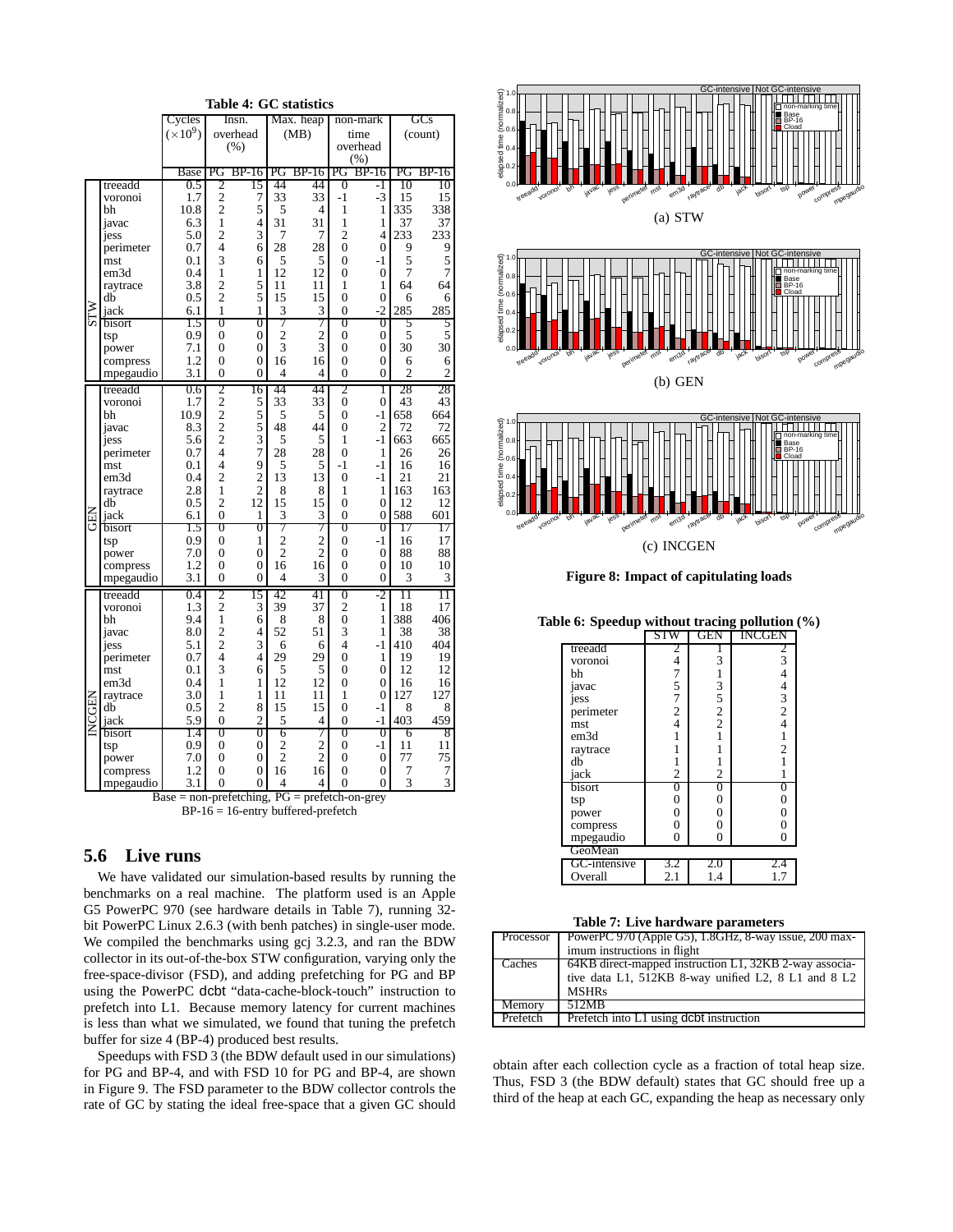

**Figure 10: Normalized execution time: live runs**



to achieve this goal. The higher the FSD, the more frequently the collector will run. In effect, the FSD parameter controls the tradeoff of space (smaller heap sizes) for time (more frequent collections). Any benefits obtained from prefetching while marking will be more pronounced with more frequent invocations of the collector (*ie*, higher FSD).

The superior performance of BP over PG is evident in Figure 9. Indeed, slowdown predominates for PG at both FSD 3 and FSD 10 (first and third bars), showing marginal mean slowdown at FSD 3 (-0.19% for GC-intensive benchmarks and -0.08% overall) and noticeable slowdowns for FSD 10 (-0.79% GC-intensive and -0.58% overall). In stark contrast, BP-4 (second and fourth bars) shows noticeable mean speedup for both GC-intensive benchmarks and overall, with marginal speedup for FSD 3 (1.57% GC-intensive and 1.17% overall) but significant speedup at FSD 10 (6.25% GCintensive and 4.47% overall).

Detailed comparisons between PG and BP-4 for normalized execution times appear in Figure 10. Again, we highlight the fraction of total execution time spent in the marking phase of GC on which prefetching has impact. The first three bars give results with FSD 3 for the base, PG and BP-4 configurations, while the fourth through fifth bars show results for FSD 10. For all benchmarks, BP-4 always improves mark time over the base case, though in some cases we see increased total execution time (*ie*, slowdown) despite the reduction in mark time. We attribute this to pollution effects of marking on sweeping and the mutator, in contrast to our simulation results. Note that this observation is consistent with the simulation results in Section 5.5 which show some benchmarks gaining up to 7% improvement when pollution is avoided.

# **6. RELATED WORK**

We focus discussion of related work on software-based prefetching techniques for linked data structures, noting also the existence of a vast literature on hardware prefetching and array prefetching that is not directly related to our work. Prior work for linked data structures has focused on general techniques for improving accesses by *general* programs. Some apply *jump-pointer* techniques, which place prefetch hints in the form of object pointers within the linked data structures [16, 17, 18, 7]. Thus, for example, a linked list node might contain additional pointers to nodes beyond simply the next node in the list, in addition to its own data payload. When traversing the list, it is then possible to prefetch some set of nodes

#### **Table 8: GC statistics: live runs**

|        |                  | Time  |                | Max. heap      |                | non-mark       |                                     | GCs            |
|--------|------------------|-------|----------------|----------------|----------------|----------------|-------------------------------------|----------------|
|        |                  | (s)   |                | (MB)           |                | time           |                                     | (count)        |
|        |                  |       |                |                |                | overhead       |                                     |                |
|        |                  |       |                |                |                | (% )           |                                     |                |
|        |                  | Base  | PG             | BP-4           | PG             | BP-4           | PG                                  | BP-4           |
|        | treeadd          | 0.4   | 20             | 20             | T              | 21             | 5                                   | 5              |
|        | voronoi          | 2.1   | 21             | 20             | $\overline{0}$ | $-2$           | 8                                   | 8              |
|        | bh               | 8.1   | 11             | 11             | $\overline{0}$ | $-5$           | 58                                  | 58             |
|        | javac            | 27.9  | 24             | 24             | $\overline{0}$ | $-1$           | 19                                  | 19             |
|        | jess             | 7.2   | 8              | 8              | $\overline{0}$ | $-2$           | 63                                  | 63             |
|        | perimeter        | 0.5   | 15             | 15             | $\overline{0}$ | 6              | $\overline{4}$                      | $\overline{4}$ |
|        | mst              | 0.1   | $\overline{c}$ | $\overline{c}$ | $\mathbf{0}$   | 4              | $\mathbf{1}$                        | $\mathbf{1}$   |
|        | em <sub>3d</sub> | 0.6   | $\bar{8}$      | 8              | $\mathbf{0}$   | $\overline{0}$ | 3                                   | 3              |
|        | raytrace         | 6.8   | 9              | 9              | $\overline{0}$ | $-1$           | 24                                  | 24             |
| 3      | db               | 0.7   | 10             | 10             | $\overline{0}$ | $-1$           | 3                                   | 3              |
| ESD    | jack             | 184.8 | 6              | 6              | $\mathbf{0}$   | $\overline{0}$ | 40                                  | 40             |
|        | bisort           | 1.2   | 3              | 3              | 0              | 0              | 2                                   | 2              |
|        | tsp              | 0.9   | $\overline{c}$ | $\overline{c}$ | $\mathbf{0}$   | $\overline{0}$ | $\,1\,$                             | $\mathbf{1}$   |
|        | power            | 8.8   | 3              | 3              | $\mathbf{0}$   | $\overline{0}$ | $\begin{matrix}8\\5\\2\end{matrix}$ | 8              |
|        | compress         | 1.7   | 13             | 13             | $-1$           | $-1$           |                                     | $\overline{4}$ |
|        | mpegaudio        | 3.8   | $\overline{4}$ | $\overline{4}$ | $\overline{0}$ | $\overline{0}$ |                                     | $\overline{2}$ |
|        | treeadd          | 0.8   | 18             | 18             | $\overline{0}$ | 18             | 16                                  | 16             |
|        | voronoi          | 3.5   | 16             | 16             | $\mathbf{0}$   | $-2$           | 29                                  | 29             |
|        | bh               | 11.0  | 3              | 3              | $\overline{0}$ | $-5$           | 314                                 | 270            |
|        | javac            | 30.2  | 15             | 14             | $\overline{0}$ | $\overline{0}$ | 59                                  | 67             |
|        | jess             | 10.1  | 3              | 3              | $\mathbf{0}$   | $-1$           | 300                                 | 301            |
|        | perimeter        | 0.8   | 15             | 15             | $\overline{0}$ | 6              | 15                                  | 15             |
|        | mst              | 0.1   | $\overline{c}$ | $\overline{c}$ | $\overline{0}$ | $\theta$       | 5                                   | 5              |
|        | em <sub>3d</sub> | 0.7   | 8              | 8              | $\overline{0}$ | $\overline{0}$ | 11                                  | 11             |
|        | raytrace         | 8.9   | $\overline{4}$ | 5              | $\overline{0}$ | $\overline{0}$ | 125                                 | 117            |
|        | db               | 0.7   | 10             | 10             | $\overline{0}$ | $-1$           | 8                                   | 8              |
| FSD 10 | jack             | 185.4 | 3              | 3              | $\overline{0}$ | $\overline{0}$ | 110                                 | 115            |
|        | bisort           | 1.2   | $\overline{2}$ | $\overline{2}$ | $\overline{0}$ | 0              | 6                                   | 6              |
|        | tsp              | 1.0   | $\mathbf{1}$   | $\mathbf{1}$   | $\overline{0}$ | $-1$           | 5                                   | 5              |
|        | power            | 9.1   | $\mathbf{1}$   | 1              | $\overline{0}$ | $\overline{0}$ | 40                                  | 40             |
|        | compress         | 1.7   | 14             | 14             | $\mathbf{0}$   | $\overline{0}$ | 6                                   | 6              |
|        | mpegaudio        | 3.8   | $\overline{4}$ | $\overline{4}$ | $\overline{0}$ | $\overline{0}$ | $\overline{2}$                      | $\overline{2}$ |

ahead of the current node. Automatic derivation of jump-pointers and placement of prefetch instructions by optimizing compilers are important contributions [16, 7]. Other software techniques have not relied on such support [15, 19, 14, 23].

In comparison with jump-pointer prefetching approaches that use a queue to remember application data-access orders and then construct a prefetch order from the queue, with our approach we use a queue to remember the prefetch order and then later construct the data-access order from this queue. The reason is that in a general pointer-based program one cannot change the data-access order, but only the prefetch order. Here, we change both data-access order and prefetch order, giving us more control over timing. Thus, in contrast to prior work that addresses general programs, we obtain detailed analysis of prefetching for a particular algorithm, namely tracing GC, and use that analysis to drive redesign of the algorithm for significant performance improvement.